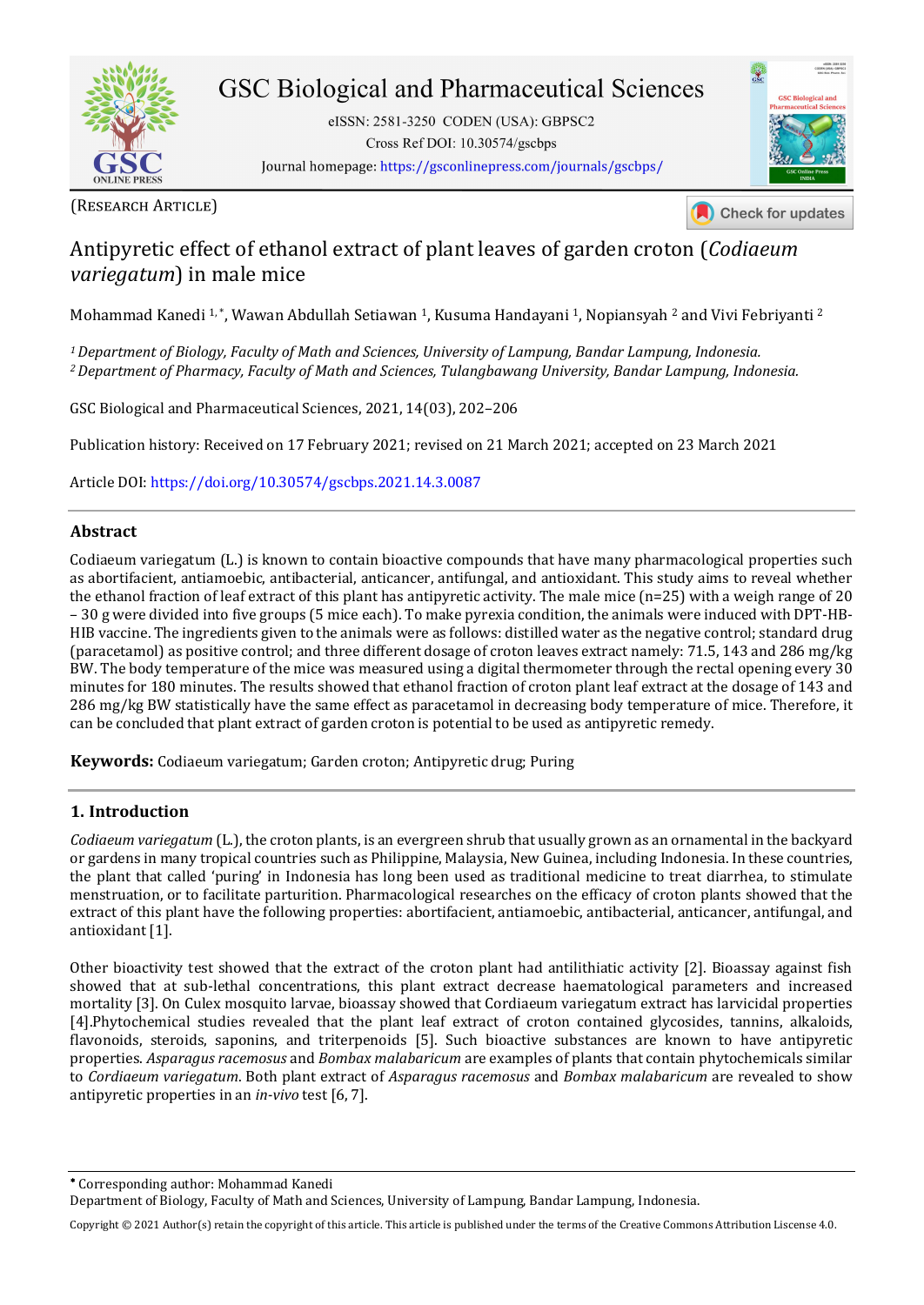Because the *Codiaeum variegatum* is rich in phytochemicals that have the potential to be antipyretic, it is reasonable to suspect that the croton plant has antipyretic properties.In an effort to test this hypothesis, a test for the antipyretic effect of ethanol extract of puring leaves has been carried out in mice induced with DPT vaccine.

# **2. Material and methods**

### **2.1. Plant materials and extraction**

The fresh plant leaves of garden croton *Codiaeum variegatum* (L.) Rumph. ex A. Juss were collected from the village of Karyatani, Central Lampung Regency, Lampung Province, Indonesia. Taxonomic determination of the plant was carried out by plant taxonomist at the Botanical Laboratory, Department of Biology, Faculty of Mathematics and Natural Sciences, University of Lampung, Indonesia. The fresh samples of the plant leaves were washed and rinsed using running tap water and air dried. The leaves were chopped into small pieces and then sun-dried under a black cloth cover in order to prevent the sample from being exposed to UV rays. The dried chopped leaves (200 g) are macerated using 70% ethanol in a dark glass container. The filtrate were collected by filtration after 24 hours, while the solid residues were re-macerated using the same solvent every 24 hours until the extract is completely clear. The filtrate is then evaporated using a rotary evaporator to obtain a thick extract of croton leaves. To make the ethanol fractions of the extract, liquid-liquid fractionation were performed. Into 50 g of the paste was added 50 ml ethanol and 100 ml of nhexane in a separating funnel. Into the ethanol fraction were then added 100 ml chloroform. The residual ethanol fraction obtained were evaporated at 60 $^{\circ}$ C and dried in an oven at 60 $^{\circ}$ C. The dried extract of the croton leaves was then suspended in distilled water containing 0.5% CMC (w/v).

### **2.2. Preparation of the test ingredient**

The homogenous suspension of plant leaves extract of croton transferred into measuring flask and serially diluted to with distilled water according to the desired dosage levels. There were five different test ingredients prepared in this experiment, namely: distilled water as the negative control; standard drug (Paracetamol) as positive control; and three different dosage of croton leaves extract namely: 71.5, 143 and 286 mg/kg BW.

#### **2.3. Animals and experimental design**

Male mice used in this study ( $n=25$ ) with a weigh range of 20 – 30 g were obtained from Veterinary Centre Lampung, Indonesia. Before experiment, the animals were allowed to acclimate for 1 week, fed with standard diet and water *ad libitum* and housed in a 12 h light/dark cycle at 25 ± 2°C. This study was conducted according to guidelines issued by Institutional Research Ethics Committee of the Faculty of Mathematics and Sciences, University of Lampung, Indonesia. By applying a completely randomized design the test mice were divided into five experimental groups (5 mice each) according to the five ingredients prepared.

#### **2.4. The test protocol**

To determine the effect of treatment on changes in body temperature of mice, after the initial temperature (baseline) was known, each mouse was injected with DPT-HB-HIB vaccine at the dose of 0.05mL/20g BW. One hour later all mice were treated with the ingredient prepared for each treatment group. The body temperature of the mice was then measuredusing a digital thermometer through the rectal opening every 30 minutes for 180 minutes.

# **2.5. Statistical analysis**

One way ANOVA was applied in the data analysis and the LSD was used in the post hoc test.

# **3. Results and discussion**

The mean values of mice rectal temperature before and in 10 minutes after injected with vaccine and the results of temperature measurement conducted every 30 minutes for 180 minutes are presented in Table 1. The pattern of temperature changes in the rectum of mice after giving the extract is presented in Figure 1. The post hoc test using LSDtest against the mean values of rectal temperature at the end of experiment is shown in Table 2.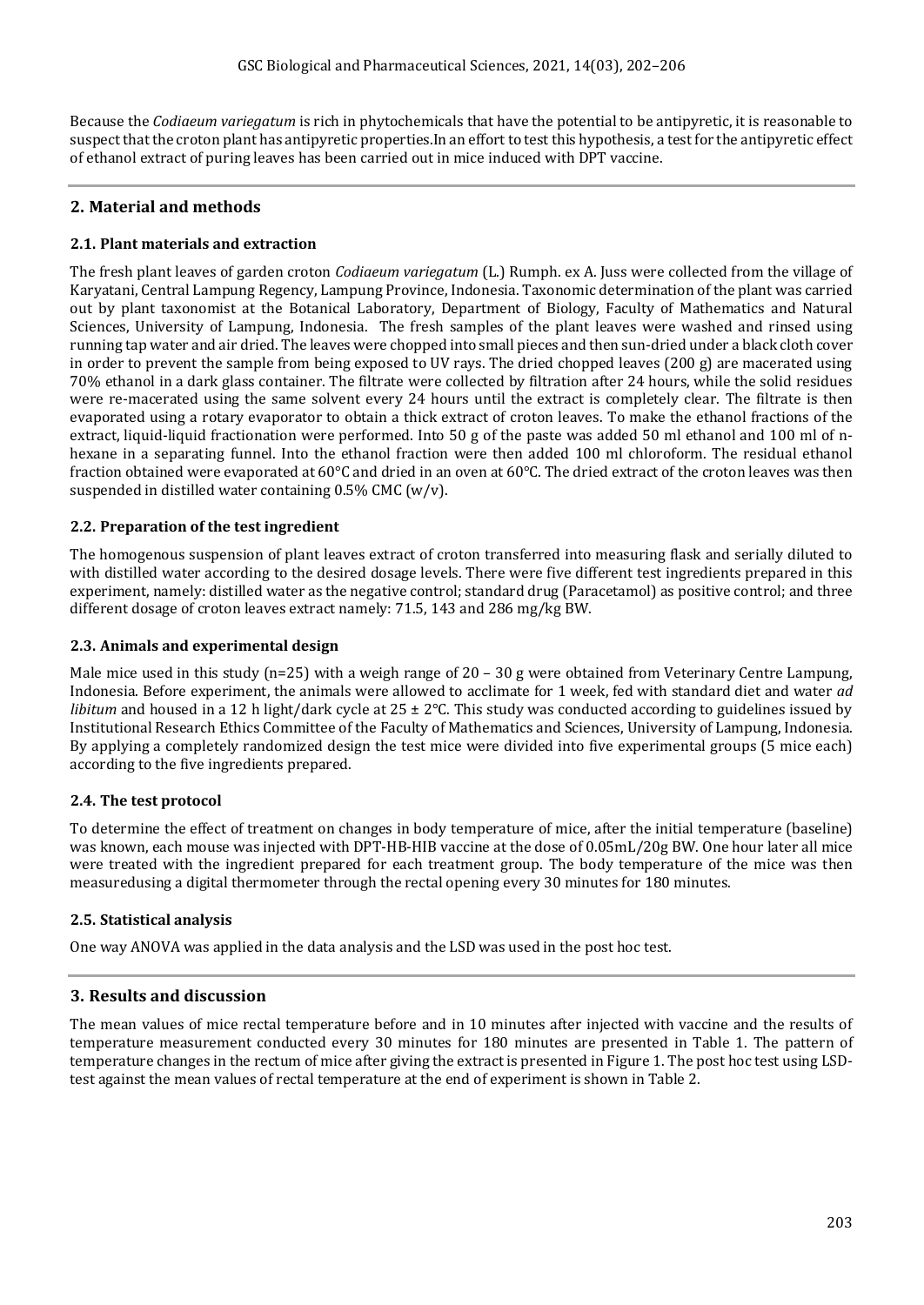|                                 | Mean values of rectal temperature of mice at the i <sup>th</sup> minute |       |       |       |       |       |       |       |
|---------------------------------|-------------------------------------------------------------------------|-------|-------|-------|-------|-------|-------|-------|
| <b>Treatment</b>                | T <sub>0</sub>                                                          | $T_i$ | 30    | 60    | 90    | 120   | 150   | 180   |
| $H2O(-Control)$                 | 35.9                                                                    | 37.98 | 38.22 | 38.44 | 38.62 | 38.78 | 38.92 | 38.82 |
| Paracetamol (+ Control)         | 35.86                                                                   | 38.04 | 38.3  | 36.14 | 36.0  | 35.84 | 35.62 | 35.4  |
| Extract $71.5 \text{ mg/kg BW}$ | 35.78                                                                   | 37.84 | 38.2  | 38.64 | 38.36 | 38.12 | 37.9  | 37.7  |
| Extract $143 \text{ mg/kg BW}$  | 35.7                                                                    | 37.84 | 38.12 | 38.5  | 37.92 | 37.5  | 36.82 | 36.26 |
| Extract 286 mg/kg BW            | 35.74                                                                   | 37.9  | 38.24 | 38.46 | 36.5  | 36.18 | 36.02 | 35.76 |

To: Baseline temperature Ti: Rectal temperature 1 hour after vaccine injected



**Figure 1**The pattern of temperature changes of the rectum of mice after giving the extract. T1 is the rectal temperature of mice one hour after the animals injected with vaccine when the treatment given.

**Table 2** Results of LSD test on the mean values of mice rectal temperature at the end of experiment (180 minutes).

| Treatment               | Rectal temperature (°C) |  |  |  |  |
|-------------------------|-------------------------|--|--|--|--|
| H2O (-Control)          | 38.82 <sup>a</sup>      |  |  |  |  |
| Paracetamol (+ Control) | 35.4c                   |  |  |  |  |
| Extract 71.5 mg/kg BW   | 37.7 <sup>a</sup>       |  |  |  |  |
| Extract 143 mg/kg BW    | $36.26^{bc}$            |  |  |  |  |
| Extract 286 mg/kg BW    | $35.76^{bc}$            |  |  |  |  |

Values followed by the same superscript are not different at p<0.05 using LSD test

Based on the data presented in Table 1, Figure 1, and Table 2, the research hypothesis of this experiment has been is answered, that the leaf extract of the croton plant has antipyretic properties. The ability of the ethanol fraction of puring leaf extract in reducing fever in mice induced by DPT-HB-HIB vaccine for three hours (180 minutes) was not significantly different from the standard drug Paracetamol. This finding is similar to the findings of other studies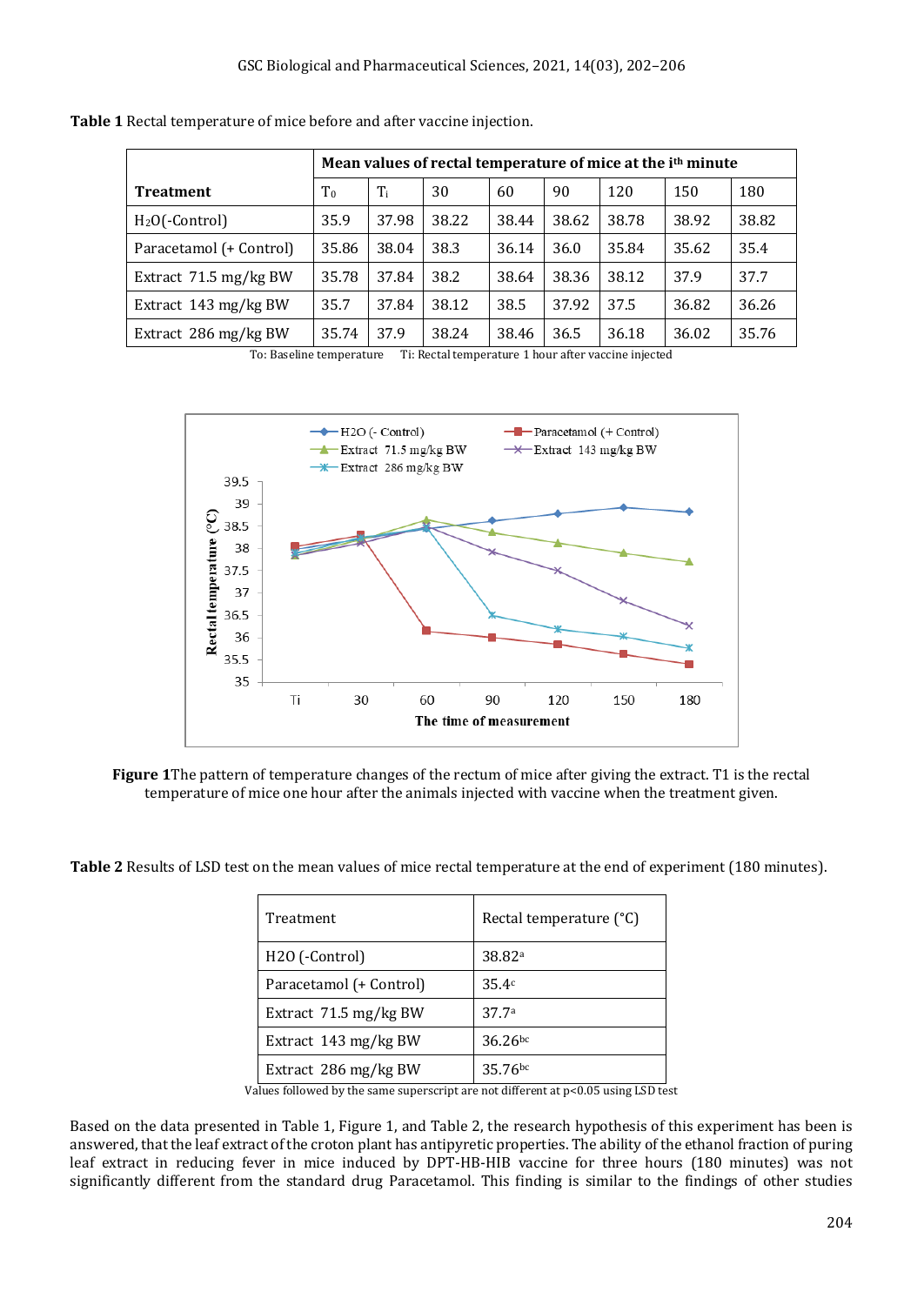regarding the antipyretic effect of phytochemicals from various plant species. Almost all types of plants that have feverreducing properties contain similar bioactive substances to that of croton plant extracts. As revealed in a phytochemical screening report, *Codiaeum variegatum* (L.) is rich in alkaloids flavonoids, saponins, phenolics, tannins and terpenoids [8].

*Heliotropium indicum* is one example of plant that showed antipyretic property in albino rat induced by Brewer's yeast and using paracetamol as the positive control. Leaf extract of this plant known to contain alkaloids, glycoside, phytosterol, flavonoidsand saponins [9]. Other examples of plant extract that effective in reducing pyrexia are *Saraca asoca* Roxb, *Curcuma zedoaria* Rosc and *Ximenia americana*. Seeds extract of *Saraca asoca* was revealed to contain saponin, tannins and flavonoids [10]. Phytochemical screening of ethanol extract of *Curcuma zedoaria* showed presence of tannins, flavonoids, saponins, alkaloids, terpenoids and steroids [11]. Lastly, leaf extract of *Ximenia americana* was known to contain alkaloids, flavonoids, saponins, phenolics and terpenoids [12].

The standard drug used as a comparison in this study was paracetamol.There are several ways of paracetamol in reducing pyrexia, by reducing levels of prostaglandins acting on cyclooxygenase enzymes, enhancing antipyretic message within brain and stimulating anti-inflammatory signals at injury site [13]. Among the active ingredients contained in croton leaf extract that should be suspected of having a similar mechanism of action to parcetamol in reducing body temperature are flavonoids. The flavonoidal compounds are known as the predominant inhibitors of cyclooxygenase and lipoxygenase [14]. Inhibition on these two enzymes is an important part of inhibit proinflammatory mediators, the prostaglandins [15].

# **4. Conclusion**

At the dosage of 143 and 286 mg/kg BW the ethanol fraction of leaf extract of Codiaeum variegatum showed activity similar to that of standard drug, paracetamol, in reducing rectal temperature in vaccine-induced pyrexia mice. So that it can be concluded that plant leaf extract of croton plant is potential to be used as antipyretic agent.

# **Compliance with ethical standards**

#### *Acknowledgments*

We thank to laboratory technician at the Department of Pharmacy Tulangbawang University and Department of Biology, Faculty of Math and Sciences, University of Lampung for their supports.

# *Disclosure of conflict of interest*

The authors declare that there is no conflict of interest.

#### *Statement of ethical approval*

The research ethics is approved by Institutional Research Ethics Committee of the Faculty of Mathematics and Sciences, University of Lampung, Indonesia.

#### **References**

- [1] Salatino A., Salatino MLF, Negri G. Traditional uses, chemistry and pharmacology of *Croton* species (Euphorbiaceae). J. Braz. Chem. Soc. 2007; 18 (1): 11-33
- [2] Jha U, Singh A, Oswal RJ. *In-Vitro* Antilithiatic Effect of Ethanolic Extract of Codiaeum Variegatum (L.) Blume, Asian Journal of Pharmaceutical Technology & Innovation. 2016; 04 (17): 95-102.
- [3] Shahi J,Singh A. Effect of bioactive compounds extracted from euphorbious plants on hematological and biochemical parameters of Channa punctatus. Rev. Inst. Med. Trop. Sao Paulo. 2011; 53(5): 259-63.
- [4] Awosolu O, Adesina F, Iweagu M. Larvicidal effects of croton (Codiaeum variegatum) and Neem (Azadirachta indica) aqueous extract against Culex mosquito. International Journal of Mosquito Research. 2018; 5(2): 15-18.
- [5] Anim MT, Larbie C, Opong RA, Tuffour I, Owusu KBA, Aning A. Extracts of Codiaeum variegatum (L.) A. Juss is Cytotoxic on Human Leukemic, Breast and Prostate Cancer Cell Lines. J App Pharm Sci, 2016; 6 (11): 087-093.